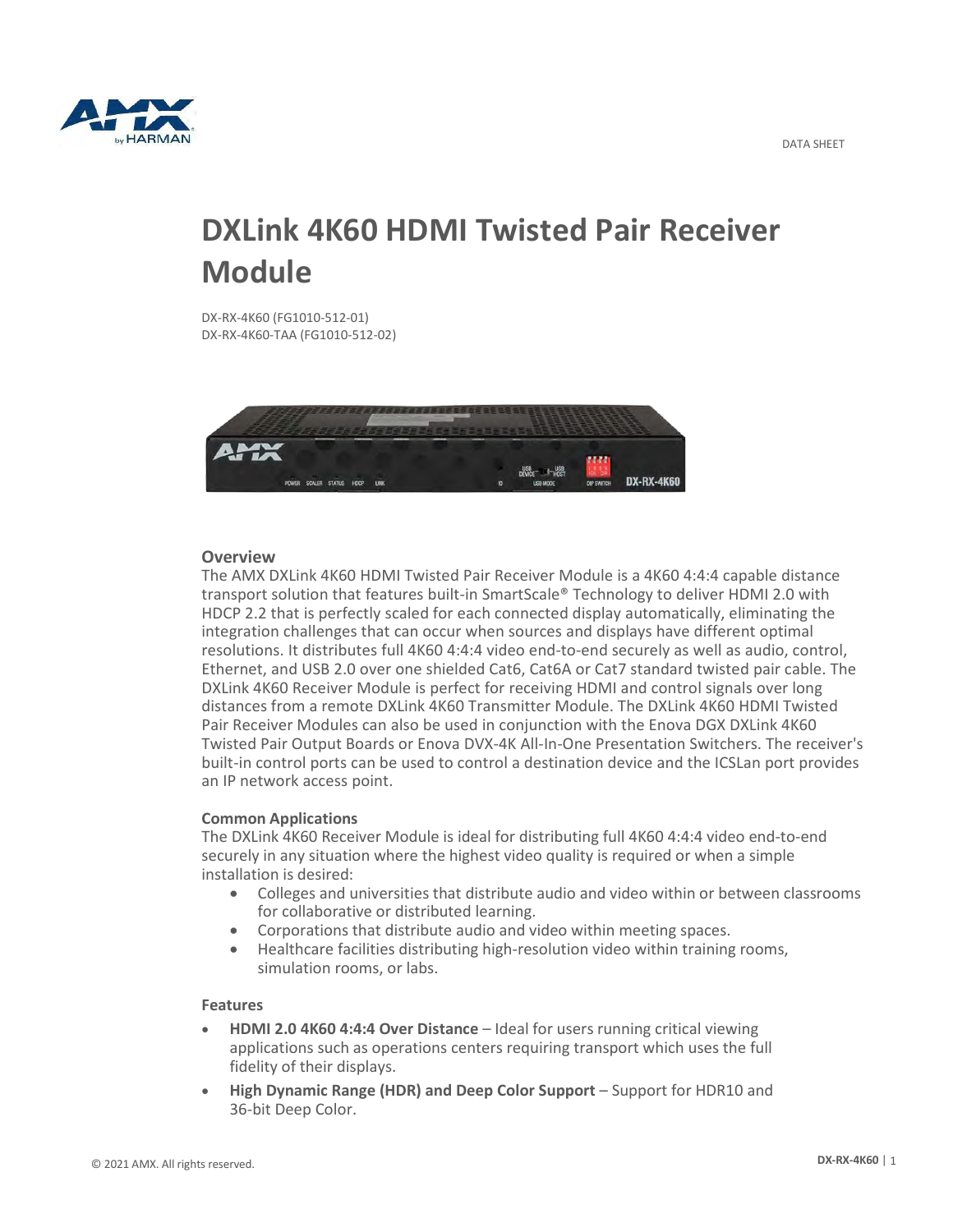- **HDCP 2.2**  Supports the latest video standards to realize the full capabilities of HDMI interfaces.
- **HDBaseT Compatible**  Fully compliant with the HDBaseT standard, compatible with third party HDBaseT sources.
- **USB 2.0**  High-speed USB 2.0 data from devices like web cameras and storage devices are transmitted without the need for separate cables.
- **As Always, Just One Cable** Just like all current DXLink solutions, video, audio and control are delivered over a single twisted pair cable. Many competitive products require dual cable runs which adds significant cost. 4K60 4:4:4 can be transmitted up to 100m when using Cat6a shielded cable or better.
- **Twisted Pair Cable** Save time and effort in installation by leveraging cost effective twisted pair cable.

| <b>Specifications</b> |  |
|-----------------------|--|
|-----------------------|--|

| <b>General</b>                   |                                                                     |
|----------------------------------|---------------------------------------------------------------------|
| Dimensions (HWD)                 | 1" x 8 2/3" x 6 1/3" (2.54 cm x 22.0 cm x 16.0 cm)                  |
| Weight                           | Approx. 2.2 lb (1.0 kg)                                             |
| <b>Mounting Options</b>          | Compatible with all V Style versatile mounting options including    |
|                                  | rack, surface, or pole                                              |
| Transport Layer Throughput (Max) | 10.2 Gbps                                                           |
| Compatible AMX Products          | Enova DGX 800/1600/3200/6400 Digital Media                          |
|                                  | Switchers                                                           |
|                                  | Enova DVX-2265-4K, DVX-3266-4K All-In-One<br>$\bullet$              |
|                                  | <b>Presentation Switchers</b>                                       |
|                                  | DX-TX-4K60 as a point-to-point solution<br>$\bullet$                |
|                                  | PS-POE-AT-TC High Power PoE Injector<br>$\bullet$                   |
|                                  | PDXL-2 Power over DXLink Controller                                 |
| <b>Twisted Pair Cable Type</b>   | Shielded Cat6, Cat6A and Cat7                                       |
|                                  |                                                                     |
|                                  | DXLink twisted pair cable runs for DXLink equipment shall only be   |
|                                  | run within a common building where a common building is             |
|                                  | defined as: the walls of the structure(s) are physically connected, |
|                                  | and the structure(s) share a single ground reference                |
|                                  | For more details and helpful cabling information, reference the     |
|                                  | white paper titled Cabling for Success with DXLink, or contact your |
|                                  | AMX representative                                                  |
| Twisted Pair Cable Length        | For shielded Cat6A and Cat7, Up to 100m (328 ft) all resolutions    |
|                                  | Shielded Cat6 can be used for distances up to 70 m (229 ft)         |
| Airflow                          | Convection (openings on top of case)                                |
| <b>Regulatory Compliance</b>     | <b>FCC</b>                                                          |
|                                  | <b>CE EN 55032</b>                                                  |
|                                  | <b>CE EN 55035</b>                                                  |
|                                  | CE EN 61000-3                                                       |
|                                  | <b>ICES-003</b>                                                     |
|                                  | IEC 62368-1                                                         |
|                                  | UL 62368-1                                                          |
|                                  | UL 60950-1                                                          |
|                                  | <b>RCM</b>                                                          |
|                                  | RoHS/REACH/WEEE Compliance                                          |
| Included Accessories             | Each DXLink 4K60 RX ships with a desktop power supply with          |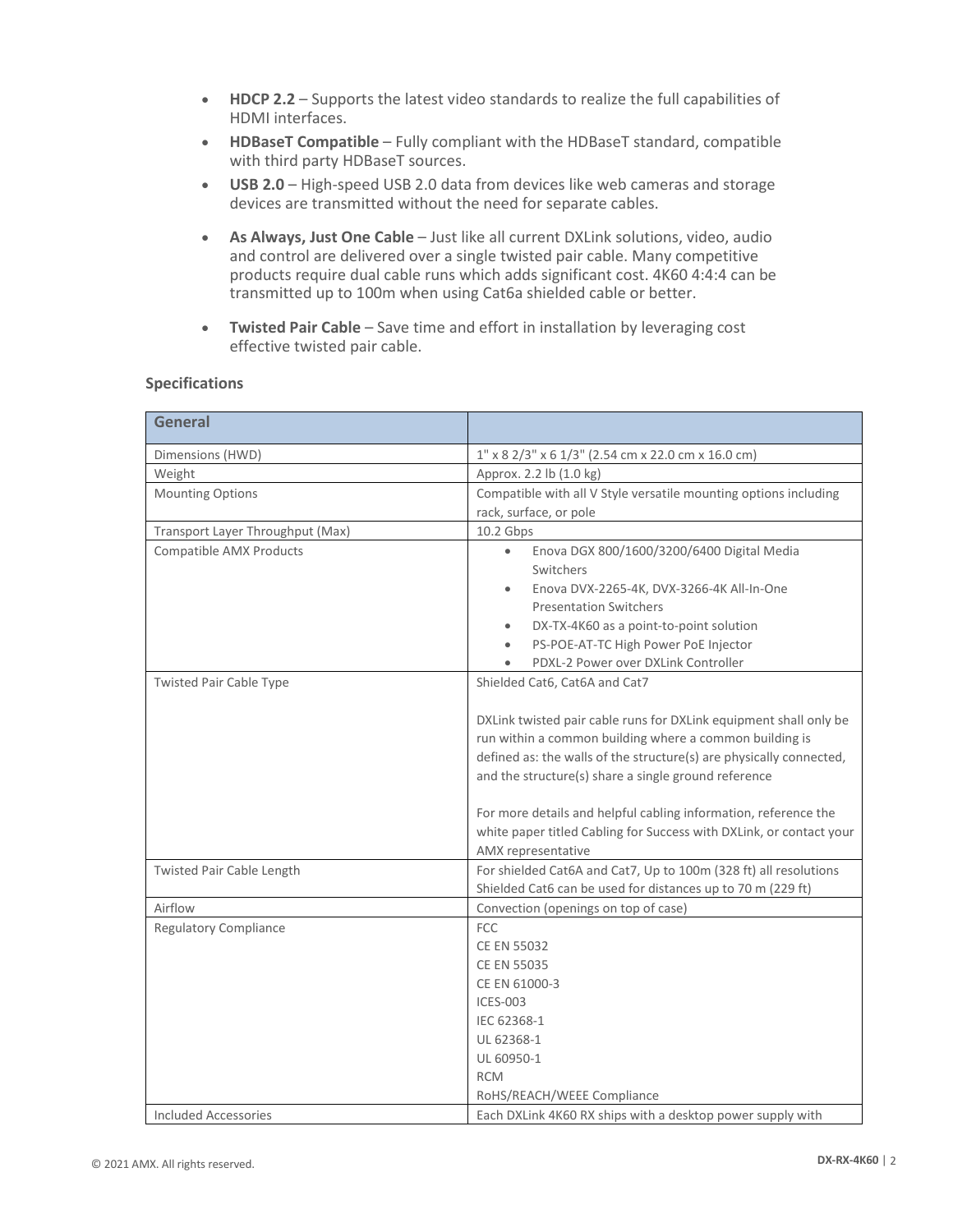|                             | power cord, 1 IR emitter, 1 IR receiver, 4 rubber feet and 2<br>mounting brackets with screws.                             |
|-----------------------------|----------------------------------------------------------------------------------------------------------------------------|
|                             | Unless using DXLink Power, only the provided desktop power<br>supply should be used, and it must not be altered in any way |
| <b>Optional Accessories</b> | • AVB-VSTYLE-SURFACE-MNT, V Style Module Surface Mount<br>(FG1010-722)                                                     |
|                             | • AVB-VSTYLE-RMK-1U, V Style Module Tray (FG1010-720)                                                                      |
|                             | •AVB-VSTYLE-RMK-FILL-1U, V Style Module Tray w/fill Plates                                                                 |
|                             | (FG1010-721)                                                                                                               |
|                             | .AVB-VSTYLE-POLE-MNT, V Style Module Pole Mount (FG1010-                                                                   |
|                             | 723)                                                                                                                       |
|                             | .CC-NIRC, NetLinx IR Emitter Cable (FG10-000-11)                                                                           |
|                             | .IR03, External IR Receiver Module (FG-IR03)                                                                               |
|                             | .PS-POE-AT-TC High Power PoE Injector (FG423-84)                                                                           |
|                             | .PDXL-2 Power over DXLink Controller (FG1090-170)                                                                          |

| <b>POWER SUPPLY</b>     |                                                                                                                                                                                                                                                                                                                                                                                                                                                                                                                                                                                                                                                                                                                                                        |
|-------------------------|--------------------------------------------------------------------------------------------------------------------------------------------------------------------------------------------------------------------------------------------------------------------------------------------------------------------------------------------------------------------------------------------------------------------------------------------------------------------------------------------------------------------------------------------------------------------------------------------------------------------------------------------------------------------------------------------------------------------------------------------------------|
| External, Included      | Each DXLink 4K60 RX ships with a desktop power supply with<br>power cord                                                                                                                                                                                                                                                                                                                                                                                                                                                                                                                                                                                                                                                                               |
| <b>AC Power</b>         | 100-240 VAC single phase, 50-60 Hz<br>0.6 A @ 115 VAC max                                                                                                                                                                                                                                                                                                                                                                                                                                                                                                                                                                                                                                                                                              |
| Power Consumption (Max) | Local 12V supplied: 18.2W<br>Power over DXLink supplied: 20.2W                                                                                                                                                                                                                                                                                                                                                                                                                                                                                                                                                                                                                                                                                         |
| External, Optional      | Power can also be supplied by a DXLink Power<br>sourcing device such as:<br>. Enova DGX 800/1600/3200/6400 Digital Media Switcher<br>(with a DXLink 4K60 Twisted Pair Output Board installed)<br>. Enova DVX-4K All-In-One Presentation Switcher (DVX-3266-<br>4K or DVX-2265-4K)<br>. PS-POE-AT-TC High Power PoE Injector<br>. PDXI-2 Power over DXI ink Controller<br>When installed in conjunction with an Enova DGX use the<br>Enova DGX Configuration Tool located at AMX.com/enova to<br>determine the power requirements of the configuration<br>AMX only supports the use of these approved Power over<br>DXLink solutions. Other third party power supplies or non-<br>compatible standard PoE solutions may damage the DXLink<br>equipment. |

| <b>ENVIRONMENTAL</b>      |                                                                        |
|---------------------------|------------------------------------------------------------------------|
| Temperature (Operating)   | 32° to 104° F (0° to 40° C)                                            |
| Temperature (Storage)     | 4° to 158°F (-20° to 70°C)                                             |
| Humidity (Operating)      | 5% to 85% RH (non-condensing)                                          |
| Humidity (Storage)        | 0% to 90% RH (non-condensing)                                          |
| Thermal Dissipation (Max) | Local 12V supplied: 61 BTU/HR<br>Power over DXLink supplied: 69 BTU/HR |

| <b>FRONT CONNECTORS</b> |      |
|-------------------------|------|
| None                    | None |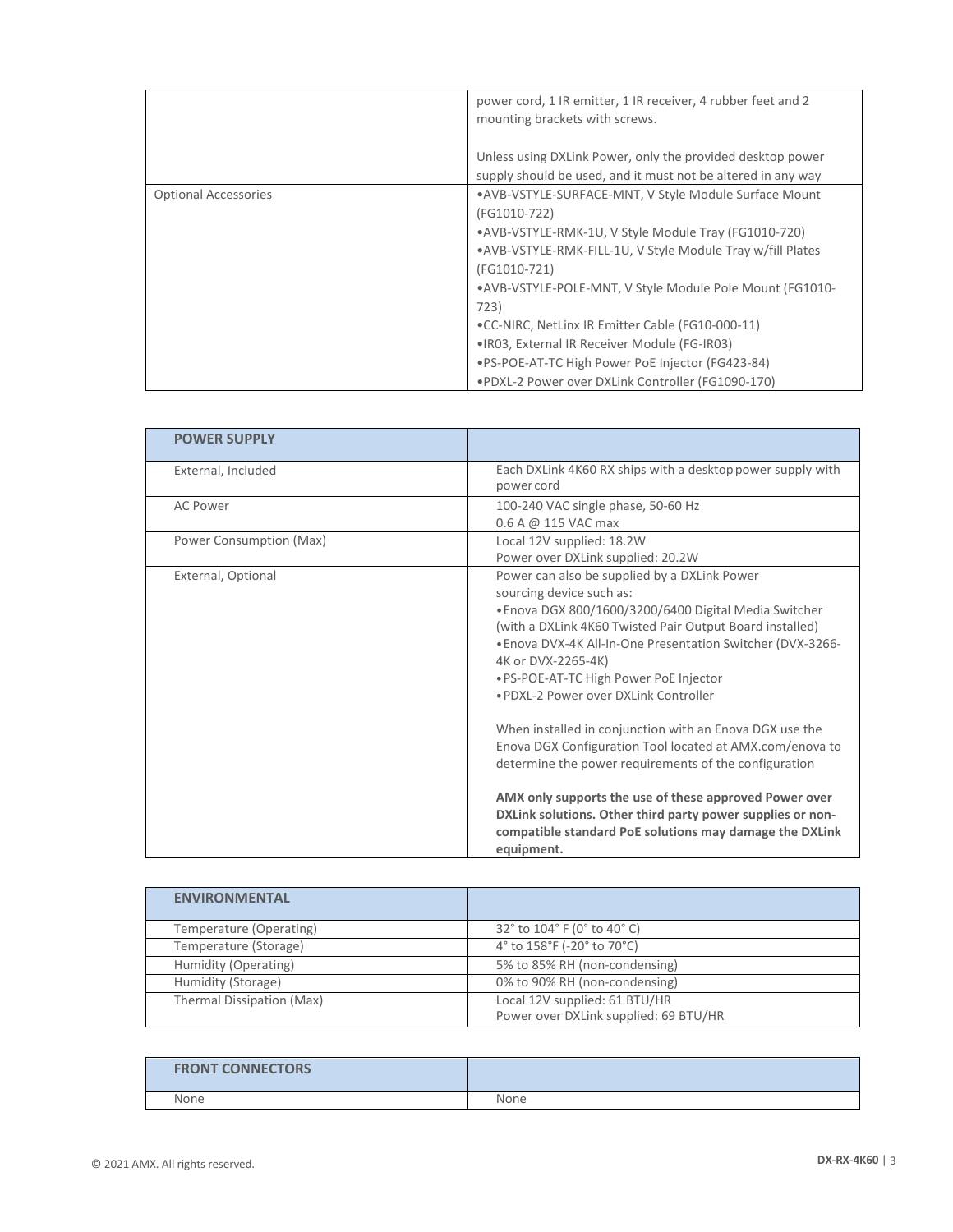| <b>BACK CONNECTORS</b> |                                                                                                                                                                                         |
|------------------------|-----------------------------------------------------------------------------------------------------------------------------------------------------------------------------------------|
| <b>HDMI Output</b>     | <b>HDMI Type A Female</b>                                                                                                                                                               |
| Analog Stereo Output   | 3.5mm Mini-Stereo Jack                                                                                                                                                                  |
| ICS LAN/Ethernet Port  | RJ-45 Connector, TCP/IP Port (ICS LAN 10/100)                                                                                                                                           |
| IR RX                  | 3.5mm Mini-Stereo Jack<br>Port for IR03 Receiver (Optional)                                                                                                                             |
| <b>IRTX</b>            | 3.5mm Pluggable Phoenix Terminal Block<br>Port for IR01 Emitter (Optional)                                                                                                              |
| Serial                 | 3.5mm Pluggable Phoenix Terminal Block<br><b>Bidirectional RS-232</b><br>Standard NetLinx Baud Rate 1200-115k<br>Parity support Odd/Even/None                                           |
| <b>USB 2.0</b>         | (1) USB 2.0 Type A connector for USB peripheral device<br>(1) USB 2.0 Type B connector for Host<br>Either Host or peripheral device active based on front USB<br>mode switch selections |
| <b>DXLink Output</b>   | RJ-45 Connector                                                                                                                                                                         |
| Local Power            | Screw down locking power connector                                                                                                                                                      |

| <b>USB</b>    |                                                                                                                                                                                                                                    |
|---------------|------------------------------------------------------------------------------------------------------------------------------------------------------------------------------------------------------------------------------------|
| USB Transport | (1) USB Type A connector for USB peripheral device<br>(1) USB Type B connector for Host                                                                                                                                            |
|               | USB HID and USB 2.0 are supported point-to-point to a DXLink<br>4K60 Twisted Pair Transmitter.                                                                                                                                     |
|               | When used in conjunction with an Enova DGX Digital Media<br>Switcher (with a DXLink 4K60 Twisted Pair Output Board<br>installed) or an Enova DVX-4K Presentation Switcher, USB HID<br>and USB 2.0 are supported point-to-point.    |
|               | The USB A/B port on Enova DGX DXLink 4K60 Output Board or<br>Enova DVX-4K presentation switcher is automatically<br>configured as either Host or Device depending on the mode<br>selected on the attached DXLink 4K60 Transmitter. |

| <b>CONTROLS &amp; INDICATORS</b> |                                                               |
|----------------------------------|---------------------------------------------------------------|
| <b>ID Pushbutton</b>             | Toggle between DHCP and static IP addressing                  |
|                                  | Places system in NetLinx Device ID assignment mode            |
|                                  | Reset the factory default settings                            |
|                                  | Restore the factory firmware image                            |
| Power Indicator                  | (1) LED (green) indicates whether the module is powered on    |
| LINK/ACT                         | (1) LED (green) lights when the Ethernet cable is connected   |
|                                  | and an active link is established. This LED also blinks when  |
|                                  | receiving Ethernet data packets                               |
| <b>Status</b>                    | (1) LED (green) lights when the Controller is programmed and  |
|                                  | communicating properly                                        |
| <b>HDCP</b>                      | (1) LED (Yellow) blinks when Non-HDCP content is transmitted, |
|                                  | solid ON when HDCP content is transmitted                     |
| Scaler Indicator                 | (1) LED (Blue) lights when in auto or manual scaling mode     |
| <b>DIP Switch</b>                | NOTE: See full introduction in the DXLink Twisted Pair 4K60   |
|                                  | Transmitters/Receiver Quick Start Guide                       |
| USB Mode Switch                  | Settable USB Directional Control - Enables USB Host or        |
|                                  | Peripheral Device For USB 2.0 Pass-through                    |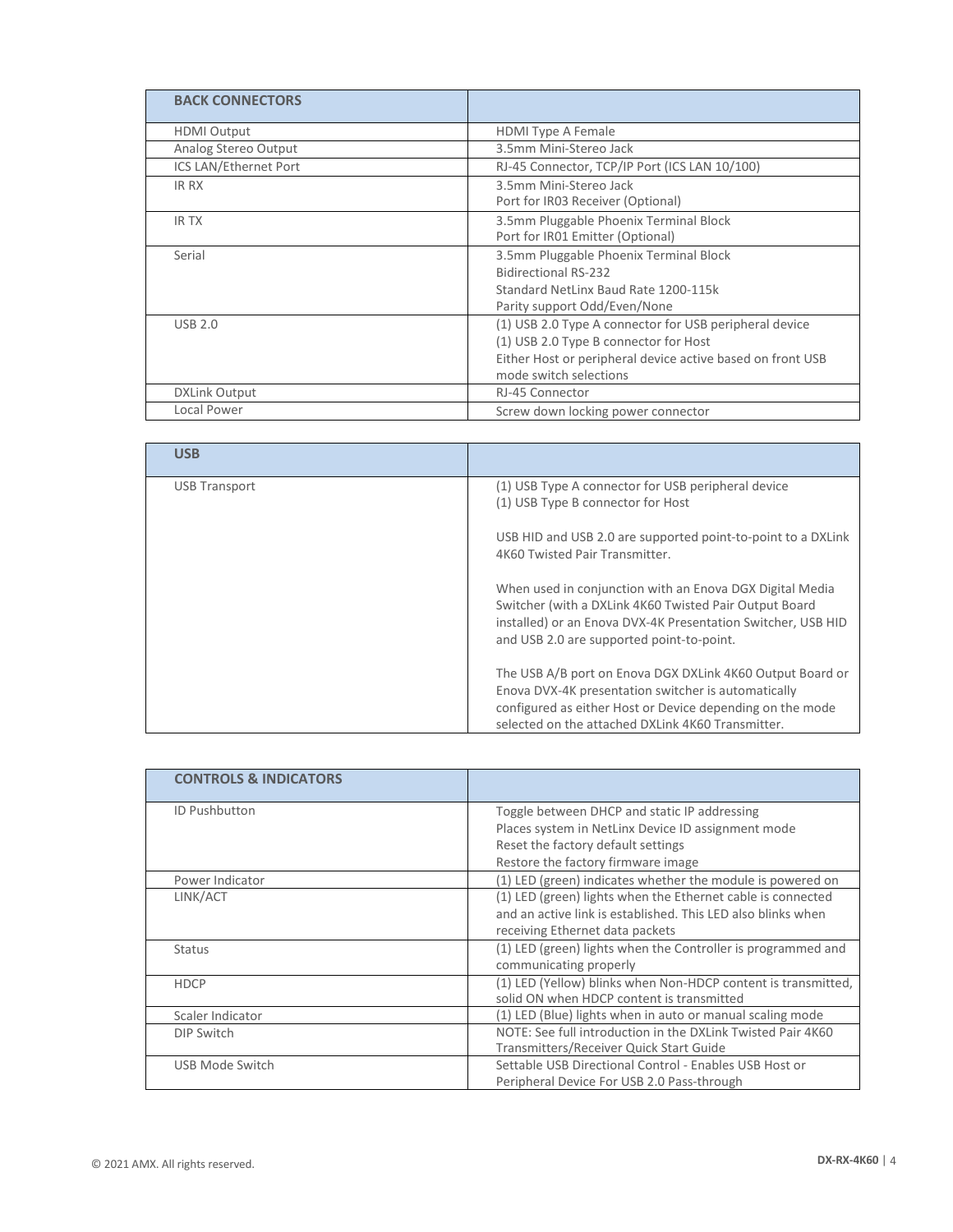| <b>HDMI</b>                                                |                                                                                                                                                            |
|------------------------------------------------------------|------------------------------------------------------------------------------------------------------------------------------------------------------------|
| Compatible Formats                                         | HDMI2.0, HDCP2.2, DVI (DVI requires adapter cable)                                                                                                         |
| Output Signal Type                                         | <b>HDMI</b>                                                                                                                                                |
|                                                            | DVI-D (Single Link with Cable Adapter)                                                                                                                     |
| Output Connector                                           | <b>HDMI Type A Female</b>                                                                                                                                  |
| <b>Output Scaling</b>                                      | SmartScale®, Manual Configuration, or Bypass                                                                                                               |
| SmartScale® Output Resolution Support                      | All resolutions between 480p and 4096x2160 @ 60 Hz via<br>automatic SmartScale® query of the display's preferred EDID<br><b>Detailed Timing Definition</b> |
| Propagation Delay (Typ)                                    | 25 ms when scaling; 5 us when in Bypass mode                                                                                                               |
| <b>Output Voltage (Nominal)</b>                            | 1.0 Vpp Differential                                                                                                                                       |
| Output Re-clocking                                         | Yes                                                                                                                                                        |
| +5V DDC Pin Output                                         | 50 mA when using Enova DXLink Power, 500 mA when using<br>local 12V supply                                                                                 |
| +5V USB Output                                             | 150 mA when using Enova DXLink Power, 500 mA when using<br>local 12V supply                                                                                |
| Output Rise Time / Fall Time<br>HDMI Audio Synchronization | 70 ps typ (20% - 80%)                                                                                                                                      |
|                                                            | Video Formats @ 60Hz frame rate: In scaling mode, Audio<br>lags video by 25ms typ. In bypass mode, Audio lags video<br>by 18ms                             |
|                                                            | Video Formats @ 30Hz frame rate: In scaling mode, Audio<br>lags video by 8ms typ. In bypass mode, Audio lags video<br>by 15ms                              |
| Video Data Rate (Max)                                      | 18 Gbps                                                                                                                                                    |
| Video Pixel Clock (Max)                                    | 600 MHz                                                                                                                                                    |
| Progressive Resolution Support                             | 480p up to 4096x2160 @ 60 Hz (including but not limited                                                                                                    |
|                                                            | to those resolutions shown in the DXLink Twisted Pair                                                                                                      |
| <b>Interlaced Resolution Support</b>                       | 4K60 Transmitters/Receiver Hardware Reference Manual)<br>480i, 576i, 1080i (including but not limited to those                                             |
|                                                            | resolutions shown in the DXLink Twisted Pair 4K60                                                                                                          |
|                                                            | Transmitters/Receiver Hardware Reference Manual)                                                                                                           |
|                                                            | Note-Reminder: Interlace video supported into the                                                                                                          |
|                                                            | Transmitter, progressive only supported out of the                                                                                                         |
|                                                            | Receiver unless in non-scaling Bypass                                                                                                                      |
| <b>4K Resolution Support</b>                               | • 3840x2160p@24/25/30 Hz<br>• 4096x2160p@24/25/30 Hz                                                                                                       |
|                                                            | • 3840x2160p@60 Hz, 4:2:0                                                                                                                                  |
|                                                            | • 4096x2160p@60 Hz, 4:2:0                                                                                                                                  |
|                                                            | • 3840x2160p@60 Hz, 4:4:4                                                                                                                                  |
|                                                            | • 4096x2160p@60 Hz, 4:4:4*                                                                                                                                 |
|                                                            | * Supported by DX-RX-4K60 HDMI output when in                                                                                                              |
|                                                            | Auto/Manual scaling mode                                                                                                                                   |
|                                                            | NOTE: See full list of formats in the DXLink Twisted Pair                                                                                                  |
|                                                            | 4K60 Transmitter/Receiver Hardware Reference Manual                                                                                                        |
| Deep Color Support                                         | 24-bit, 30-bit, 36-bit                                                                                                                                     |
|                                                            |                                                                                                                                                            |
|                                                            | 30 and 36-bit color are supported in CTA-861 formats up to                                                                                                 |
|                                                            | 3840x2160p@30Hz 4:4:4; 3840x2160p@50/60Hz 4:2:2;                                                                                                           |
|                                                            | 3840x2160p@50/60Hz 4:2:0                                                                                                                                   |
|                                                            |                                                                                                                                                            |
|                                                            | 4096x2160p@24Hz, 25Hz, 30Hz only support deep color when<br>using YCbCr 4:2:2 Chroma-Subsampling.                                                          |
|                                                            | Output of 30 and 36-bit color formats require any downstream                                                                                               |
|                                                            | DXLink DX-RX-4K60 Scaler to be placed in Bypass mode                                                                                                       |
| Color Space Support                                        | RGB 4:4:4                                                                                                                                                  |